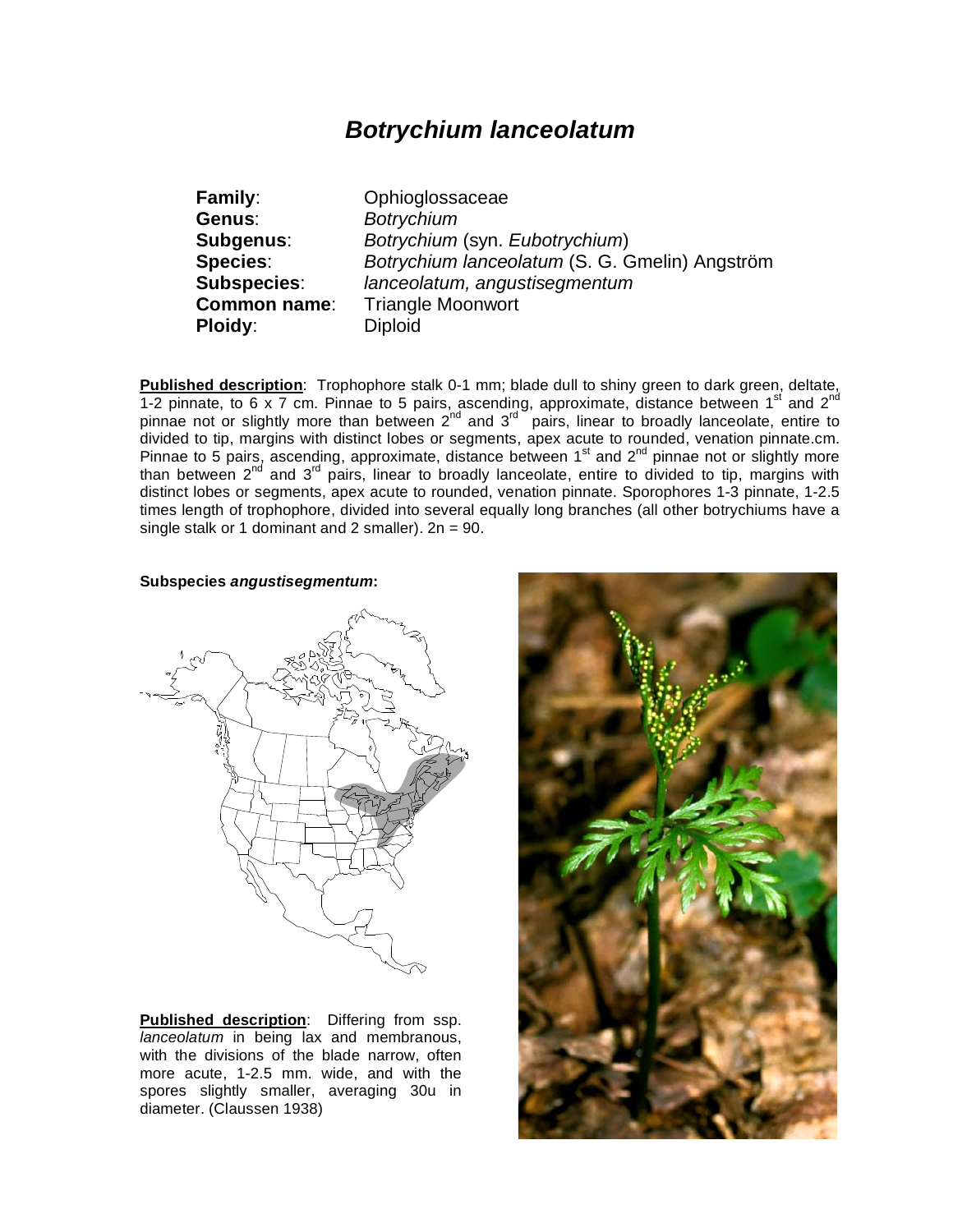#### **Subspecies** *lanceolatum***:**



**Published description**: Plants stout and fleshy, glabrous, 6-42 cm. high; common stalk 4-15 cm. long; blade sessile or nearly so, inserted near the summit of the plant, 1-9 cm. wide, 1-6 cm. long, deltoid, with lanceolate segments 1-6 mm wide, of which the lowest pair is longest; fertile stalk 0.5-1 cm. long; fruiting spike paniculate, 1-5 cm. long; sporangia 0.8-1.5 mm. in diameter; spores29- 42u, averaging about 35u in diameter. Matures spores in midsummer, during July and August. (Claussen 1938)

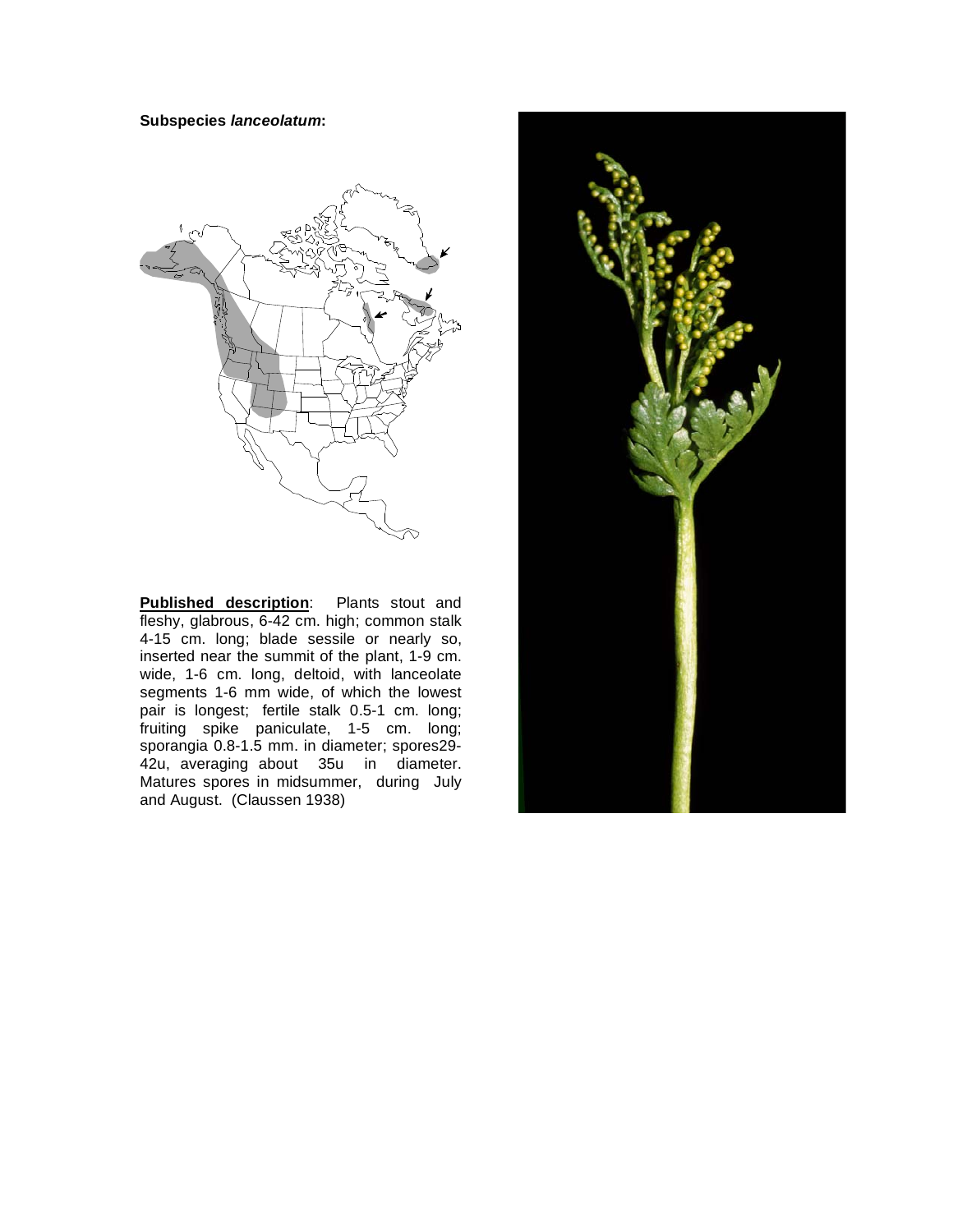## **Identification**

 All *B. lanceolatum* in western North America is subspecies *lanceolatum*. This subspecies is stouter, with thicker and broader trophophore segments than the eastern subspecies *angustisegmentum*. Both subspecies are easily recognized by their triangular trophophores with basal pinnae larger and more dissected than the one to three upper pinna pairs. The trophophore is sessile and shiny to dull green but never glaucous. The sporophore is also divided into three nearly equal segments and the sporangia, which mature later than most moonworts, are bright yellow at maturity. The sporophore stalk is shorter than the length of the trophophore. *Botrychium pinnatum*, *Botrychium alaskense* and *B. boreale* are the only other pinnate-pinnatifid moonworts with a lustrous surface comparable to that of *B. lanceolatum*. The trophophores of these species have a strong central axis with four or more pairs of pinnae.

 Two distinct genotypes of *B. lanceolatum* subgenus *lanceolatum* can be recognized morphologically. One, designated herein as the red genotype, has red coloration extending throughout the common stalk and into the base of the trophophore. It has relatively narrow pinna segments and basal pinnae that curve upward. The other genotype, designated as the green genotype, usually has no red coloration, and if present, it does not extend into the trophophore. Pinna lobes of this genotype are broader and the basal pinna are straight.

## **Distribution**

*Botrychium lanceolatum* subspecies *angustisegmentum* extends from the Great Lakes region east to Newfoundland and south to southern Ohio and, at high elevations, to eastern Tennessee.

*Botrychium lanceolatum* subspecies *lanceolatum* is broadly distributed in western North America from northern New Mexico and Arizona northward to southwestern Saskatchewan and Alberta, and through British Columbia and the Yukon to southern and western Alaska. It also occurs in northeastern Canada on the eastern shores of Hudson Bay in Quebec, on the northern coast of Labrador, in Newfoundland, and in southern Greenland. Possibly this subspecies extends southward to northern Maine (Gilman, pesonal communication). Plants presumed to be of this subspecies are also reported to occur in Scotland, Sweden, Siberia (Kamchatka) and Japan.

 The red genotype of subspecies *lanceolatum* occurs from 9,000 ft. to treeline in Colorado, in Lake Clark, Denali, Katmai and Wrangell St. Elias National Parks in Alaska, Kluane National Park in Yukon Territory and in southern Greenland. It is not known whether this genotype is present at treeline habitats between Colorado and Alaska. The green genotype extends from lower elevations in Alaska to mid elevations in Oregon. More southern occurrences of *B. lanceolatum*, except in Colorado, have not been examined genetically, but all appear to be of the red genotype.